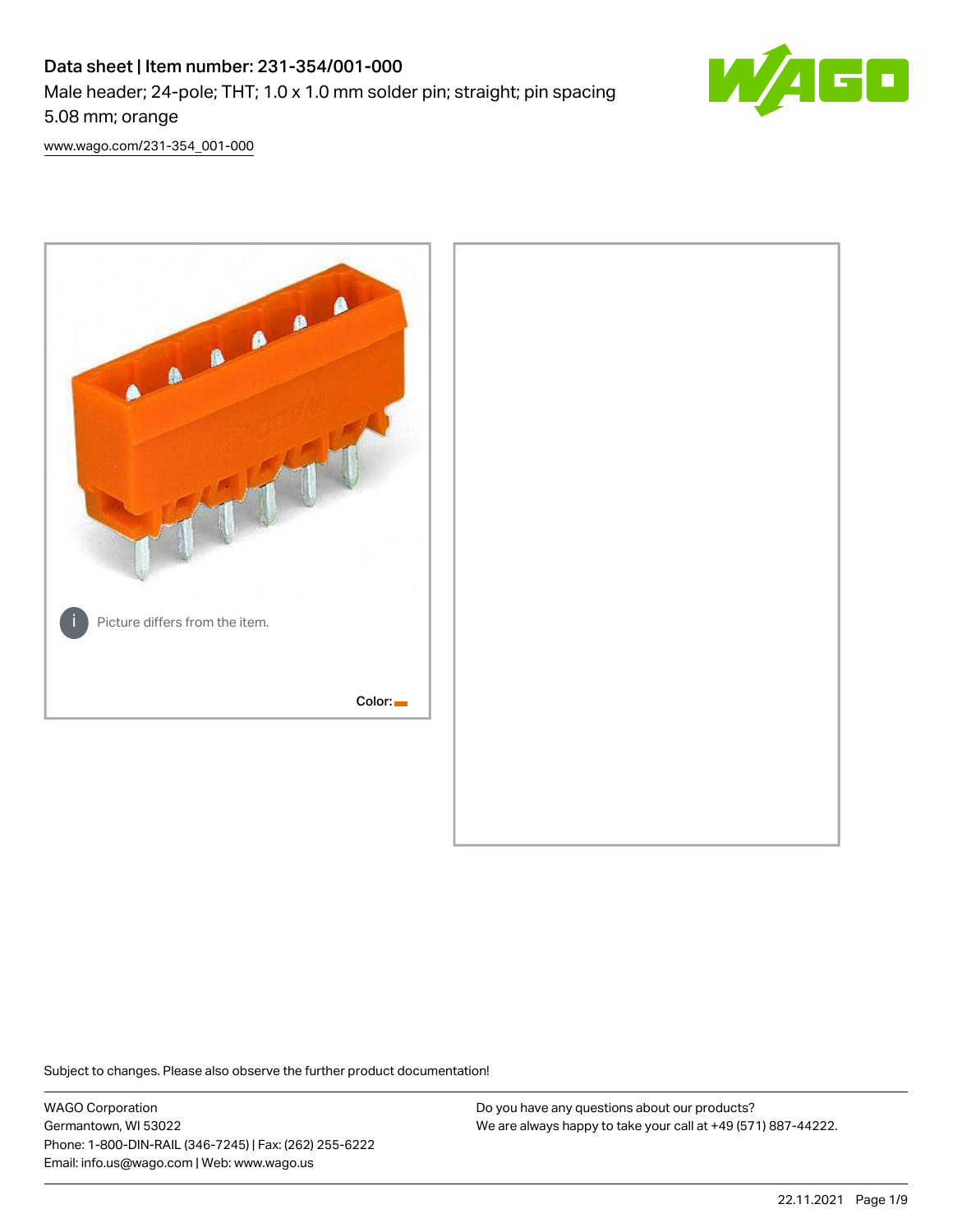

Dimensions in mm

 $L =$  (pole no.  $-1$ ) x pin spacing  $+8.2$  mm

#### Item description

- **Horizontal or vertical PCB mounting via straight or angled solder pins**
- **Pin cross-section: 1 x 1 mm**
- $\blacksquare$ With coding fingers

### Data Notes

Safety information 1 The MCS – MULTI CONNECTION SYSTEM includes connectors

Subject to changes. Please also observe the further product documentation!  $\nu$ 

WAGO Corporation Germantown, WI 53022 Phone: 1-800-DIN-RAIL (346-7245) | Fax: (262) 255-6222 Email: info.us@wago.com | Web: www.wago.us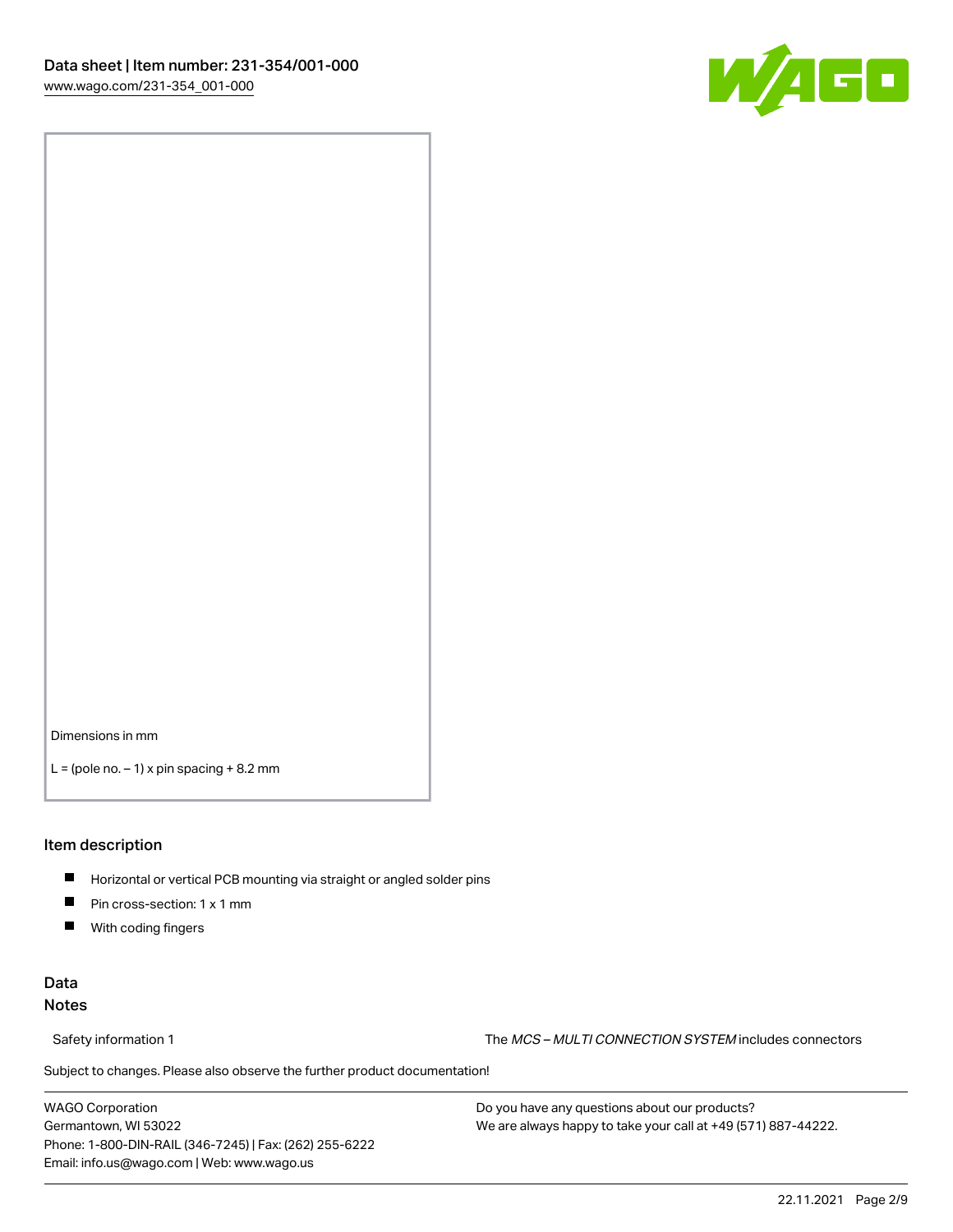

without breaking capacity in accordance with DIN EN 61984. When

|           | used as intended, these connectors must not be connected<br>/disconnected when live or under load. The circuit design should<br>ensure header pins, which can be touched, are not live when<br>unmated.                                                             |
|-----------|---------------------------------------------------------------------------------------------------------------------------------------------------------------------------------------------------------------------------------------------------------------------|
| Variants: | Other pole numbers<br>3.8 mm pin projection for male headers with straight solder pins<br>Gold-plated or partially gold-plated contact surfaces<br>Other versions (or variants) can be requested from WAGO Sales or<br>configured at https://configurator.wago.com/ |

### Electrical data

### IEC Approvals

| Ratings per                 | IEC/EN 60664-1                                            |
|-----------------------------|-----------------------------------------------------------|
| Rated voltage (III / 3)     | 320 V                                                     |
| Rated surge voltage (III/3) | 4 <sub>k</sub> V                                          |
| Rated voltage (III/2)       | 320 V                                                     |
| Rated surge voltage (III/2) | 4 <sub>k</sub> V                                          |
| Nominal voltage (II/2)      | 630 V                                                     |
| Rated surge voltage (II/2)  | 4 <sub>k</sub> V                                          |
| Rated current               | 12A                                                       |
| Legend (ratings)            | (III / 2) ≙ Overvoltage category III / Pollution degree 2 |

### UL Approvals

| Approvals per                  | UL 1059 |
|--------------------------------|---------|
| Rated voltage UL (Use Group B) | 300 V   |
| Rated current UL (Use Group B) | 10 A    |
| Rated voltage UL (Use Group D) | 300 V   |
| Rated current UL (Use Group D) | 10 A    |

### Ratings per UL

| Rated voltage UL 1977 | 600 V |
|-----------------------|-------|
| Rated current UL 1977 |       |

## CSA Approvals

| Approvals per                   | ~~    |
|---------------------------------|-------|
| Rated voltage CSA (Use Group B) | 3UU 1 |

Subject to changes. Please also observe the further product documentation!

| <b>WAGO Corporation</b>                                | Do you have any questions about our products?                 |
|--------------------------------------------------------|---------------------------------------------------------------|
| Germantown, WI 53022                                   | We are always happy to take your call at +49 (571) 887-44222. |
| Phone: 1-800-DIN-RAIL (346-7245)   Fax: (262) 255-6222 |                                                               |
| Email: info.us@wago.com   Web: www.wago.us             |                                                               |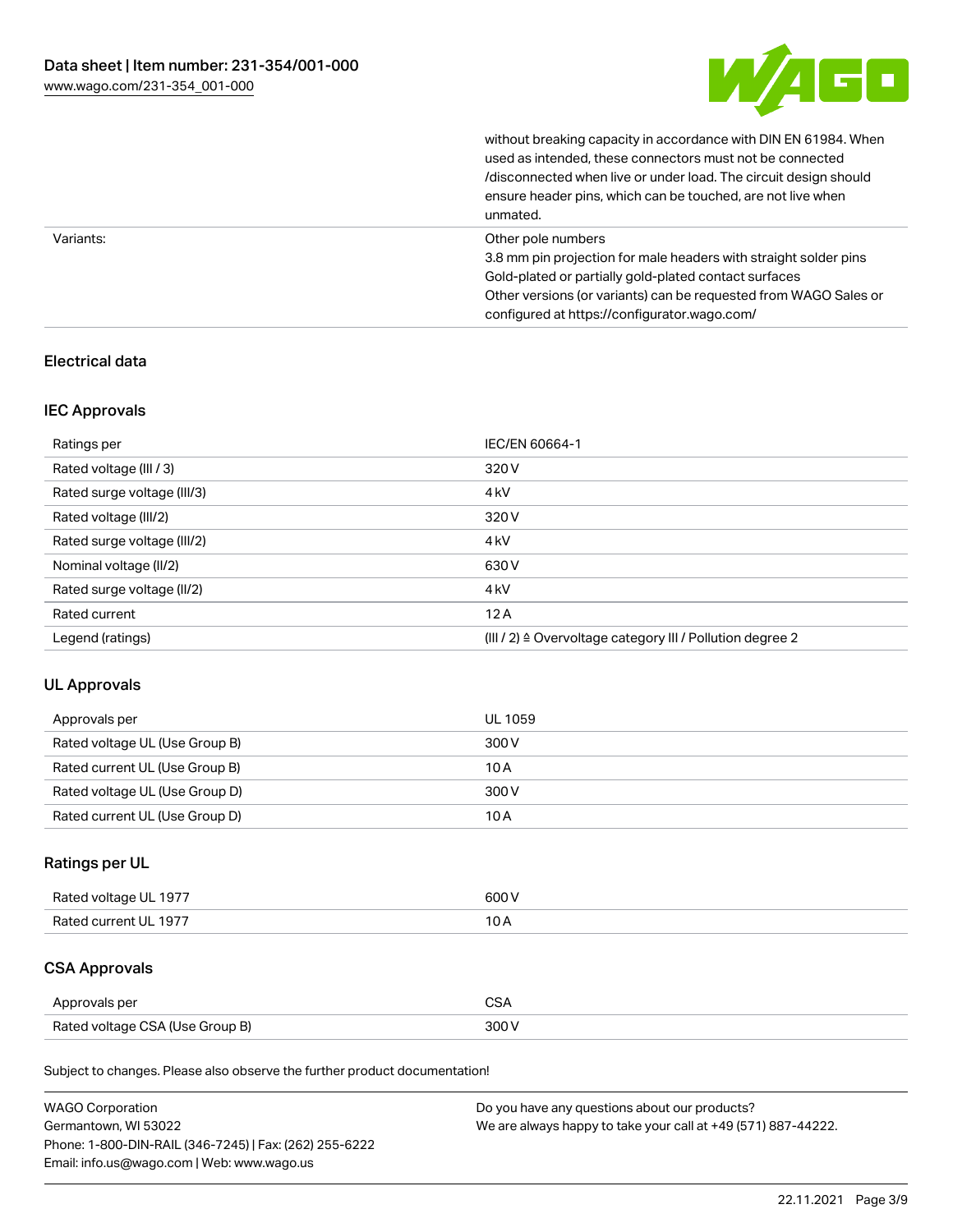[www.wago.com/231-354\\_001-000](http://www.wago.com/231-354_001-000)



| Rated current CSA (Use Group B) | 10 A  |
|---------------------------------|-------|
| Rated voltage CSA (Use Group D) | 300 V |
| Rated current CSA (Use Group D) | 10 A  |

#### Connection data

| Total number of potentials |  |
|----------------------------|--|
| Number of connection types |  |
| Number of levels           |  |

### Connection 1

| Number of poles | - |
|-----------------|---|
| - - -           |   |
|                 |   |

#### Physical data

| Pin spacing                          | 5.08 mm / 0.2 inch     |
|--------------------------------------|------------------------|
| Width                                | 125.04 mm / 4.923 inch |
| Height                               | 17 mm / 0.669 inch     |
| Height from the surface              | 12 mm / 0.472 inch     |
| Depth                                | 8.4 mm / 0.331 inch    |
| Solder pin length                    | $5 \text{ mm}$         |
| Solder pin dimensions                | $1 \times 1$ mm        |
| Drilled hole diameter with tolerance | $1.4$ $(+0.1)$ mm      |

### Plug-in connection

| Contact type (pluggable connector) | Male connector/plug |
|------------------------------------|---------------------|
| Connector (connection type)        | for PCB             |
| Mismating protection               | No                  |
| Mating direction to the PCB        | 90°                 |
| Locking of plug-in connection      | Without             |

### PCB contact

| PCB Contact                         | тнт                                      |
|-------------------------------------|------------------------------------------|
| Solder pin arrangement              | over the entire male connector (in-line) |
| Number of solder pins per potential |                                          |

Subject to changes. Please also observe the further product documentation!

WAGO Corporation Germantown, WI 53022 Phone: 1-800-DIN-RAIL (346-7245) | Fax: (262) 255-6222 Email: info.us@wago.com | Web: www.wago.us Do you have any questions about our products? We are always happy to take your call at +49 (571) 887-44222.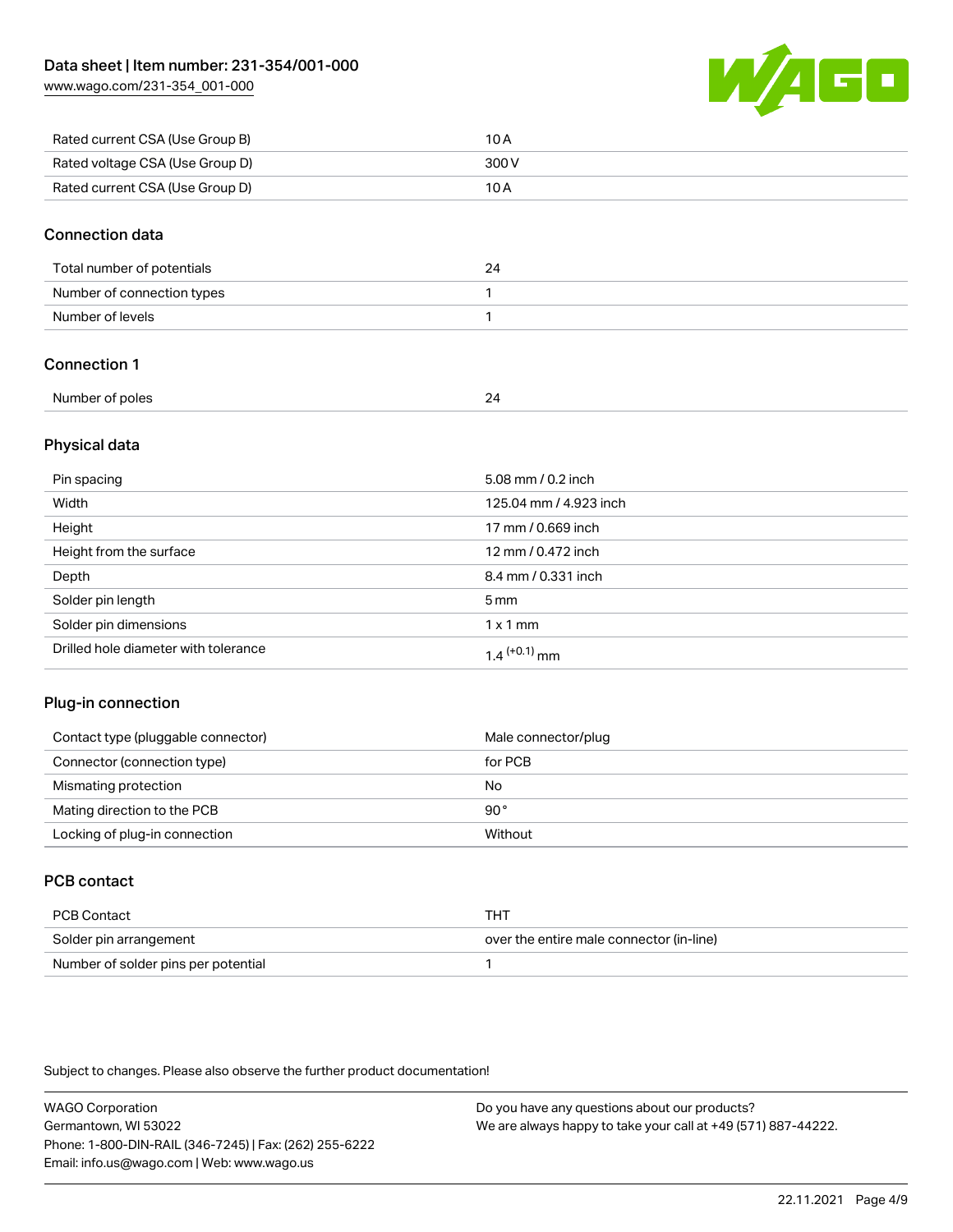

#### Material data

| orange                                 |
|----------------------------------------|
|                                        |
| Polyamide (PA66)                       |
| V <sub>0</sub>                         |
| Electrolytic copper (E <sub>Cu</sub> ) |
| tin-plated                             |
| 0.133 MJ                               |
| 7.5 g                                  |
|                                        |

### Environmental requirements

| Limit temperature range | $+100 °C$<br>-60 |
|-------------------------|------------------|
|-------------------------|------------------|

### Commercial data

| Product Group         | 3 (Multi Conn. System) |
|-----------------------|------------------------|
| PU (SPU)              | 50 Stück               |
| Packaging type        | box                    |
| Country of origin     | PL                     |
| <b>GTIN</b>           | 4044918866026          |
| Customs tariff number | 8536694040             |

#### Approvals / Certificates

#### Country specific Approvals

| Logo | Approval                                            | <b>Additional Approval Text</b> | Certificate<br>name |
|------|-----------------------------------------------------|---------------------------------|---------------------|
|      | <b>CB</b><br><b>DEKRA Certification B.V.</b>        | IEC 61984                       | NL-39756            |
|      | <b>CSA</b><br><b>DEKRA Certification B.V.</b>       | C <sub>22.2</sub>               | 1466354             |
| EMA  | <b>KEMA/KEUR</b><br><b>DEKRA Certification B.V.</b> | EN 61984                        | 2190761.01          |

#### Ship Approvals

Subject to changes. Please also observe the further product documentation!

| <b>WAGO Corporation</b>                                | Do you have any questions about our products?                 |
|--------------------------------------------------------|---------------------------------------------------------------|
| Germantown, WI 53022                                   | We are always happy to take your call at +49 (571) 887-44222. |
| Phone: 1-800-DIN-RAIL (346-7245)   Fax: (262) 255-6222 |                                                               |
| Email: info.us@wago.com   Web: www.wago.us             |                                                               |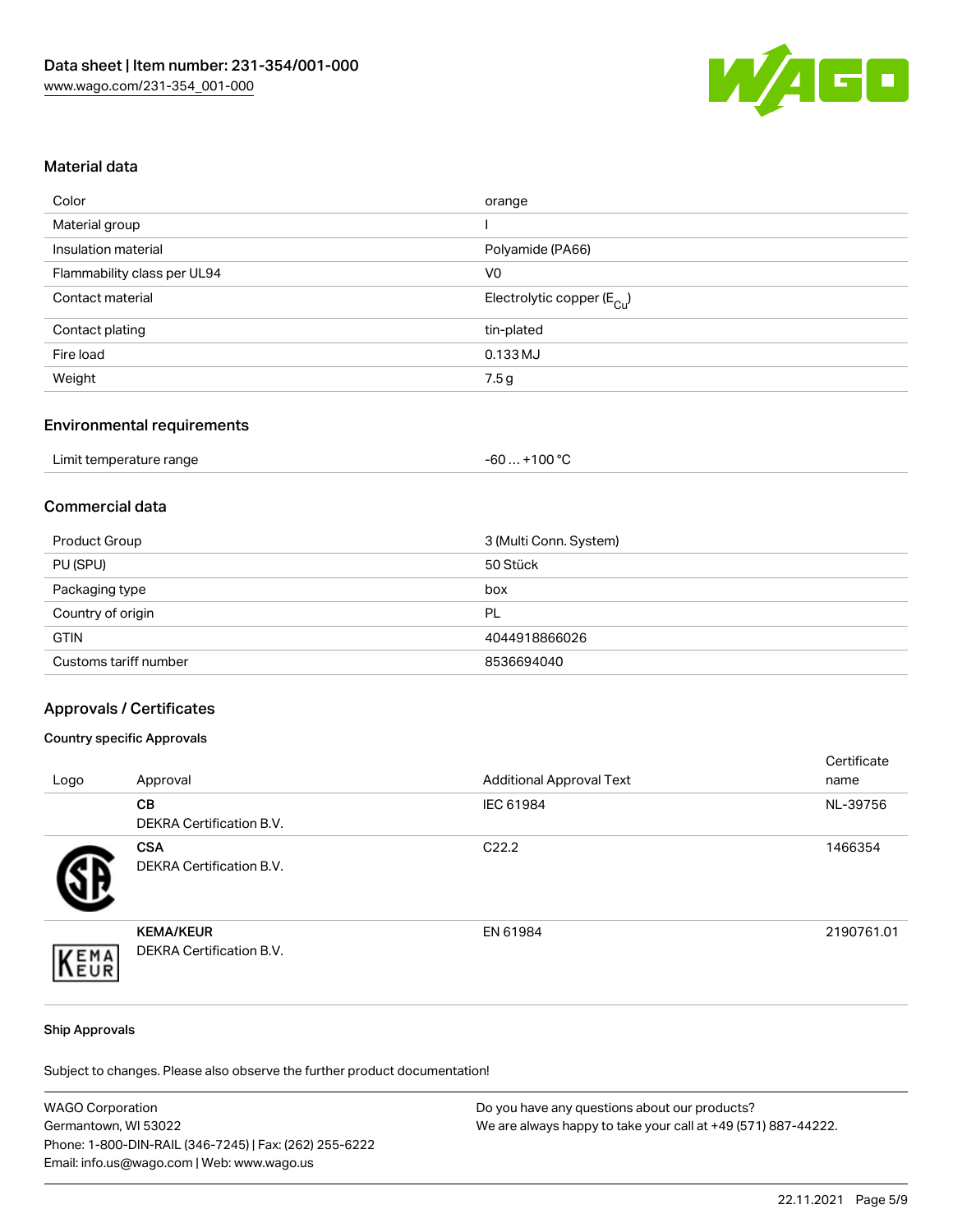### Data sheet | Item number: 231-354/001-000

[www.wago.com/231-354\\_001-000](http://www.wago.com/231-354_001-000)



| Logo        | Approval                                  | <b>Additional Approval Text</b> | Certificate<br>name             |
|-------------|-------------------------------------------|---------------------------------|---------------------------------|
| <b>USED</b> | <b>ABS</b><br>American Bureau of Shipping | $\overline{\phantom{0}}$        | 19-<br>HG1869876-<br><b>PDA</b> |

#### UL-Approvals

| Logo | Approval                                    | <b>Additional Approval Text</b> | Certificate<br>name |
|------|---------------------------------------------|---------------------------------|---------------------|
| Ы    | UL<br>UL International Germany GmbH         | <b>UL 1977</b>                  | E45171              |
|      | <b>UR</b><br>Underwriters Laboratories Inc. | <b>UL 1059</b>                  | E45172              |

## **Counterpart**

| Item no.231-324/026-000<br>1-conductor female connector; CAGE CLAMP®; 2.5 mm <sup>2</sup> ; Pin spacing 5.08 mm; 24-pole; 2,50 mm <sup>2</sup> ;<br>orange                               | www.wago.com/231-324<br>$/026 - 000$  |
|------------------------------------------------------------------------------------------------------------------------------------------------------------------------------------------|---------------------------------------|
| Item no.2231-324/026-000<br>Female plug; 24-pole; push-button; 12 AWG max; pin spacing 5.08 mm; 1-conductor per pole; orange                                                             | www.wago.com/2231-324<br>$/026 - 000$ |
| Item no.2231-324/031-000<br>Female plug; 24-pole; push-button; mounting flnage; 12 AWG max; pin spacing 5.08 mm; 1-conductor<br>per pole; orange                                         | www.wago.com/2231-324<br>$/031 - 000$ |
| Item no.2231-324/037-000<br>Female plug; 24-pole; push-button; locking lever; 12 AWG max; pin spacing 5.08 mm; 1-conductor per<br>pole; orange                                           | www.wago.com/2231-324<br>/037-000     |
| Item no.2231-324/102-000<br>Female plug; 24-pole; push-button; with integrated end plate; 12 AWG max; pin spacing 5.08 mm; 1-<br>conductor per pole; orange                              | www.wago.com/2231-324<br>/102-000     |
| Item no.231-324/031-000<br>1-conductor female connector; CAGE CLAMP <sup>®</sup> ; 2.5 mm <sup>2</sup> ; Pin spacing 5.08 mm; 24-pole; clamping<br>collar; 2,50 mm <sup>2</sup> ; orange | www.wago.com/231-324<br>$/031 - 000$  |
| Item no.231-324/027-000<br>1-conductor female connector; CAGE CLAMP <sup>®</sup> ; 2.5 mm <sup>2</sup> ; Pin spacing 5.08 mm; 24-pole; clamping<br>collar; 2,50 mm <sup>2</sup> ; orange | www.wago.com/231-324<br>$1027 - 000$  |

Subject to changes. Please also observe the further product documentation!

| <b>WAGO Corporation</b>                                |
|--------------------------------------------------------|
| Germantown, WI 53022                                   |
| Phone: 1-800-DIN-RAIL (346-7245)   Fax: (262) 255-6222 |
| Email: info.us@wago.com   Web: www.wago.us             |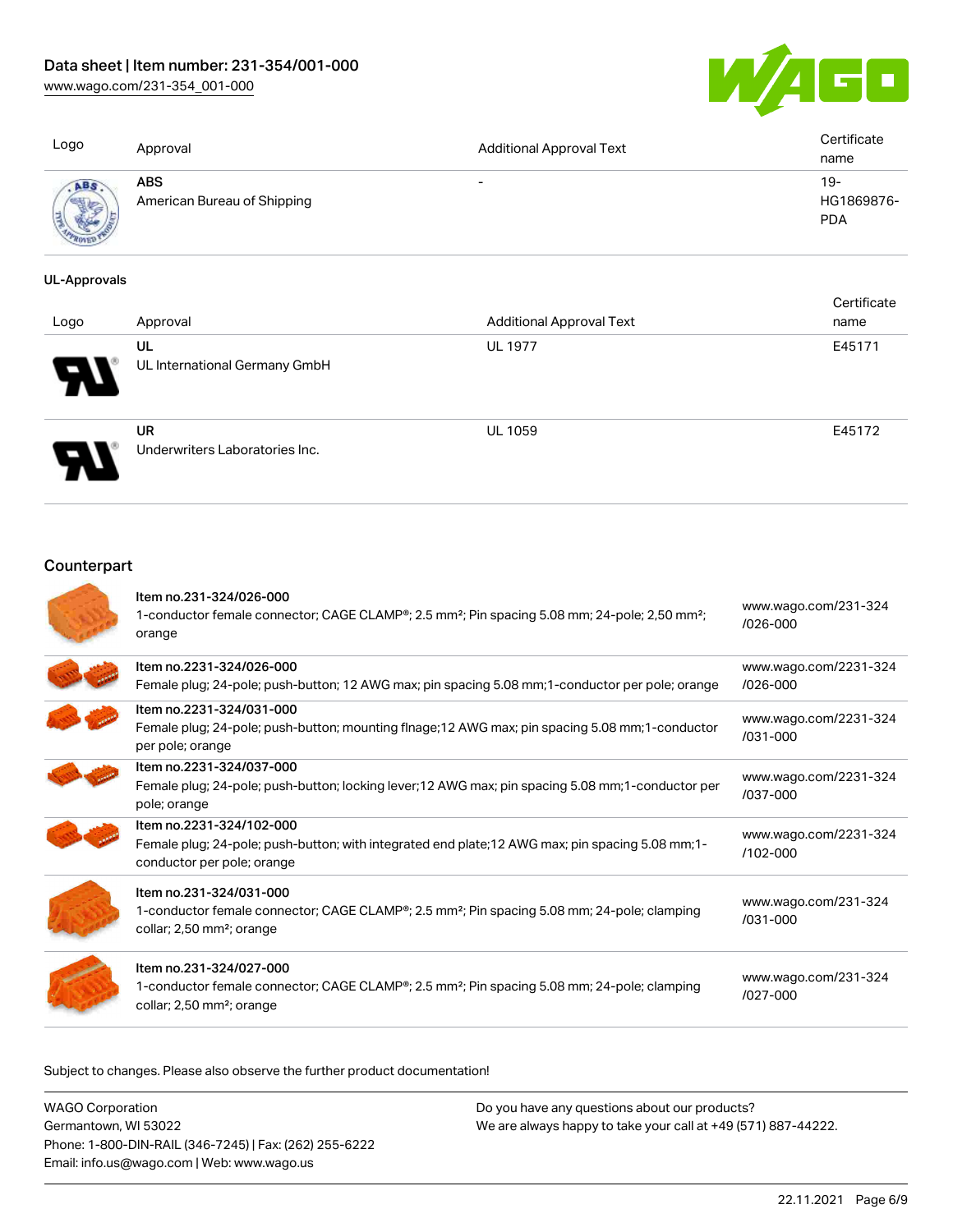

[www.wago.com/232-324](https://www.wago.com/232-324/026-000)



#### Item no.232-324/026-000

1-conductor female connector, angled; CAGE CLAMP®; 2.5 mm²; Pin spacing 5.08 mm; 24-pole; 2,50 mm²; orange [/026-000](https://www.wago.com/232-324/026-000)

| Item no.231-324/102-000<br>1-conductor female connector; CAGE CLAMP <sup>®</sup> ; 2.5 mm <sup>2</sup> ; Pin spacing 5.08 mm; 24-pole; with integrated<br>end plate; 2,50 mm <sup>2</sup> ; orange | www.wago.com/231-324<br>/102-000 |
|----------------------------------------------------------------------------------------------------------------------------------------------------------------------------------------------------|----------------------------------|
| ltem no.231-324/037-000<br>1-conductor female connector; CAGE CLAMP <sup>®</sup> ; 2.5 mm <sup>2</sup> ; Pin spacing 5.08 mm; 24-pole; Lateral locking<br>levers; 2,50 mm <sup>2</sup> ; orange    | www.wago.com/231-324<br>/037-000 |
| Item no.232-424/026-000<br>1-conductor female connector, angled; CAGE CLAMP®; 2.5 mm <sup>2</sup> ; Pin spacing 5.08 mm; 24-pole; 2,50<br>mm <sup>2</sup> ; orange                                 | www.wago.com/232-424<br>/026-000 |

### Optional accessories

#### Coding

| Intermediate plate |                                                                  |                      |  |
|--------------------|------------------------------------------------------------------|----------------------|--|
|                    | Item no.: 231-500<br>Spacer; for formation of groups; light gray | www.wago.com/231-500 |  |
| Coding             |                                                                  |                      |  |
|                    | Item no.: 231-129<br>Coding key; snap-on type; light gray        | www.wago.com/231-129 |  |

### **Downloads** Documentation

## Additional Information

| Additional information - |            |        |          |
|--------------------------|------------|--------|----------|
| Technical explanations   | 2019 Apr 3 | pdf    | Download |
|                          |            | 2.0 MB |          |

#### CAD files

#### CAE data

| EPLAN Data Portal 231-354/001-000 | URL | Download |
|-----------------------------------|-----|----------|
| ZUKEN Portal 231-354/001-000      | URL | Download |
| EPLAN Data Portal 231-354/001-000 | URL | Download |

#### PCB Design

Subject to changes. Please also observe the further product documentation!

| <b>WAGO Corporation</b>                                | Do you have any questions about our products?                 |
|--------------------------------------------------------|---------------------------------------------------------------|
| Germantown, WI 53022                                   | We are always happy to take your call at +49 (571) 887-44222. |
| Phone: 1-800-DIN-RAIL (346-7245)   Fax: (262) 255-6222 |                                                               |
| Email: info.us@wago.com   Web: www.wago.us             |                                                               |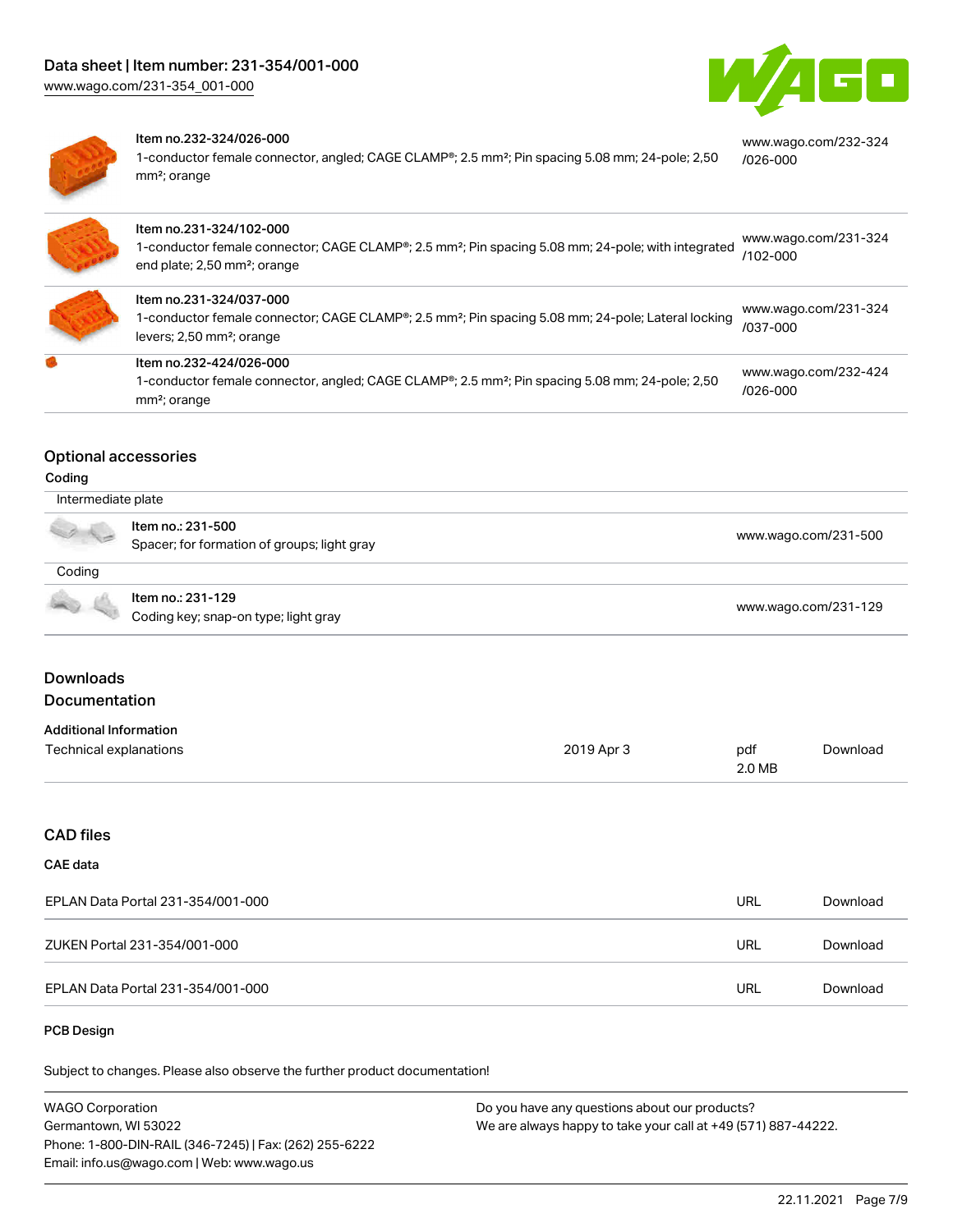

URL [Download](https://www.wago.com/global/d/UltraLibrarian_URLS_231-354_001-000)

#### Symbol and Footprint 231-354/001-000

CAx data for your PCB design, consisting of "schematic symbols and PCB footprints", allow easy integration of the WAGO component into your development environment.

#### Supported formats:

- $\blacksquare$ Accel EDA 14 & 15
- $\blacksquare$ Altium 6 to current version
- $\blacksquare$ Cadence Allegro
- $\blacksquare$ **DesignSpark**
- $\blacksquare$ Eagle Libraries
- $\blacksquare$ KiCad
- $\blacksquare$ Mentor Graphics BoardStation
- $\blacksquare$ Mentor Graphics Design Architect
- $\blacksquare$ Mentor Graphics Design Expedition 99 and 2000
- $\blacksquare$ OrCAD 9.X PCB and Capture
- $\blacksquare$ PADS PowerPCB 3, 3.5, 4.X, and 5.X
- П PADS PowerPCB and PowerLogic 3.0
- $\blacksquare$ PCAD 2000, 2001, 2002, 2004, and 2006
- П Pulsonix 8.5 or newer
- $\blacksquare$ **STL**
- П 3D STEP
- $\blacksquare$ TARGET 3001!
- $\blacksquare$ View Logic ViewDraw
- П Quadcept
- $\blacksquare$ Zuken CadStar 3 and 4
- $\blacksquare$ Zuken CR-5000 and CR-8000

PCB Component Libraries (EDA), PCB CAD Library Ultra Librarian

#### CAD data

| 2D/3D Models 231-354/001-000                                                                                                 |                                                               | URL | Download |
|------------------------------------------------------------------------------------------------------------------------------|---------------------------------------------------------------|-----|----------|
| <b>Environmental Product Compliance</b>                                                                                      |                                                               |     |          |
| <b>Compliance Search</b>                                                                                                     |                                                               |     |          |
| Environmental Product Compliance 231-354/001-000                                                                             |                                                               | URL | Download |
| THT male header; 1.0 x 1.0 mm solder pin; straight; Pin spacing 5.08 mm; 24-pole;<br>orange                                  |                                                               |     |          |
| Subject to changes. Please also observe the further product documentation!                                                   |                                                               |     |          |
| <b>WAGO Corporation</b>                                                                                                      | Do you have any questions about our products?                 |     |          |
| Germantown, WI 53022<br>Phone: 1-800-DIN-RAIL (346-7245)   Fax: (262) 255-6222<br>Email: info.us@wago.com   Web: www.wago.us | We are always happy to take your call at +49 (571) 887-44222. |     |          |